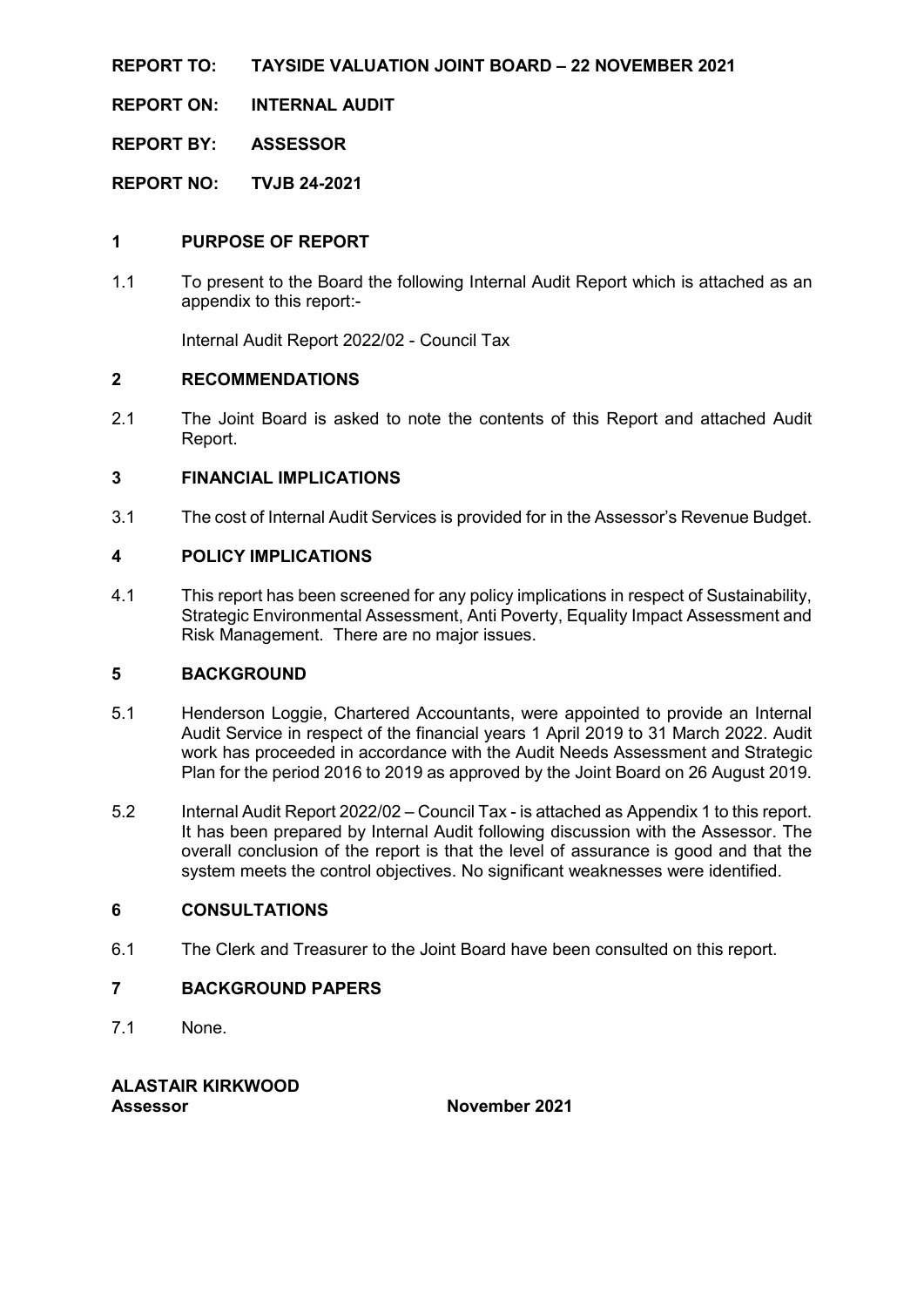

# Tayside Valuation Joint Board

**Council Tax**

**Internal Audit report No: 2022/02 Draft issued: 9 November 2021 Final issued: 9 November 2021**



**Henderson** Loggie III.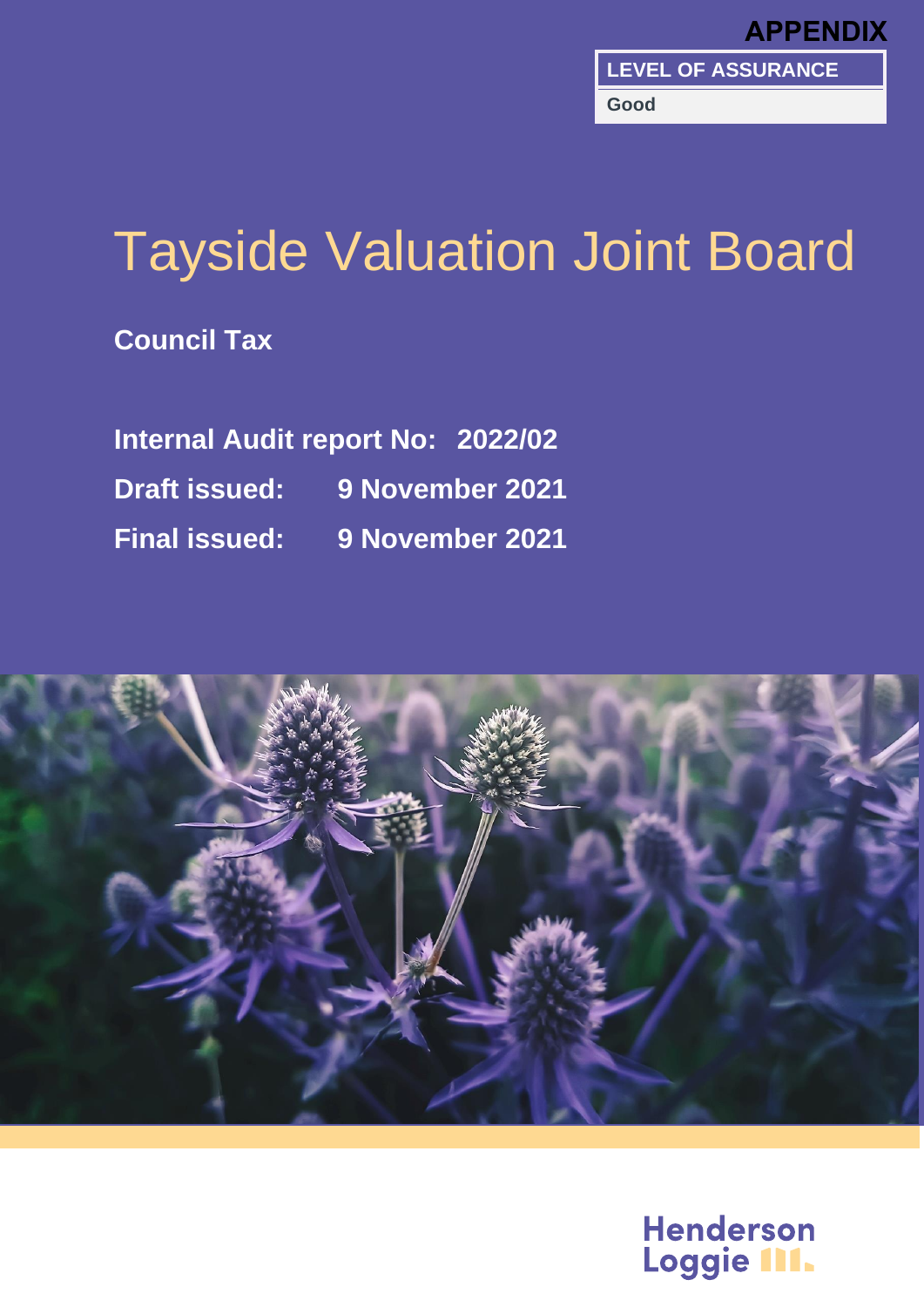# **Contents**

## **Page**

| <b>Section 1</b> | <b>Management Summary</b>                                  |              |  |  |
|------------------|------------------------------------------------------------|--------------|--|--|
|                  | <b>Overall Level of Assurance</b><br>$\bullet$             |              |  |  |
|                  | <b>Risk Assessment</b><br>$\bullet$                        |              |  |  |
|                  | <b>Background</b><br>$\bullet$                             | 1            |  |  |
|                  | <b>Scope, Objectives and Overall Findings</b><br>$\bullet$ | $\mathbf{2}$ |  |  |
|                  | <b>Audit Approach</b><br>$\bullet$                         | 3            |  |  |
|                  | <b>Summary of Main Findings</b><br>$\bullet$               | 3            |  |  |
|                  | <b>Acknowledgements</b><br>$\bullet$                       | 3            |  |  |
|                  |                                                            |              |  |  |
|                  |                                                            |              |  |  |

## **Level of Assurance**

In addition to the grading of individual recommendations in the action plan, audit findings are assessed and graded on an overall basis to denote the level of assurance that can be taken from the report. Risk and materiality levels are considered in the assessment and grading process as well as the general quality of the procedures in place.

**Section 2 Main Findings 4 - 8**

Gradings are defined as follows:

| Good                           | System meets control objectives.                                          |
|--------------------------------|---------------------------------------------------------------------------|
| <b>Satisfactory</b>            | System meets control objectives with some weaknesses present.             |
| <b>Requires</b><br>improvement | System has weaknesses that could prevent it achieving control objectives. |
| <b>Unacceptable</b>            | System cannot meet control objectives.                                    |

## **Action Grades**

| <b>Priority 1</b> | Issue subjecting the organisation to material risk and which requires to be<br>brought to the attention of the Joint Board. |
|-------------------|-----------------------------------------------------------------------------------------------------------------------------|
| <b>Priority 2</b> | Issue subjecting the organisation to significant risk and which should be<br>addressed by the Assessor.                     |
| <b>Priority 3</b> | Matters subjecting the organisation to minor risk or which, if addressed, will<br>enhance efficiency and effectiveness.     |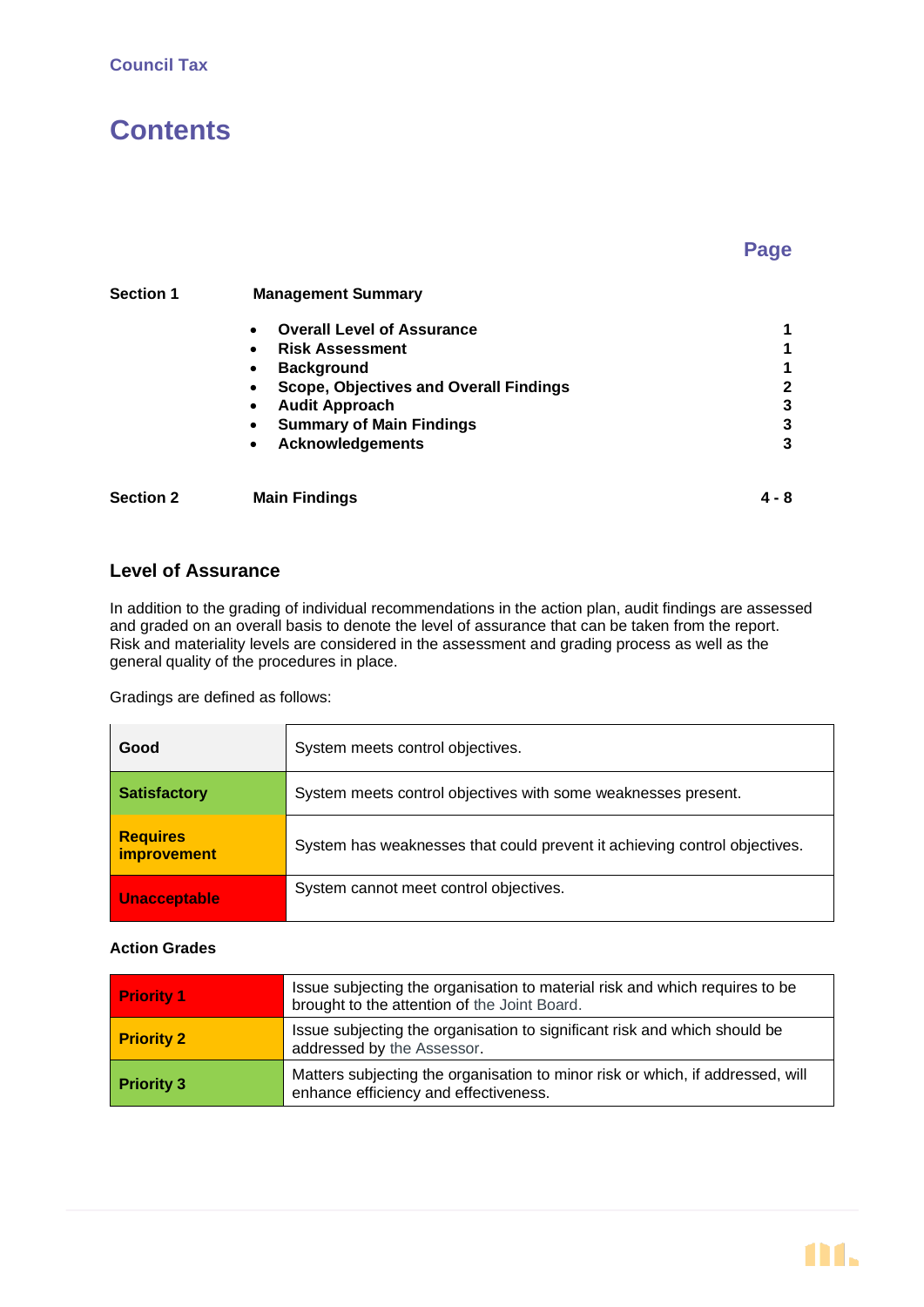## **Management Summary**

## **Overall Level of Assurance**

| Good | System meets control objectives. |
|------|----------------------------------|
|------|----------------------------------|

## **Risk Assessment**

This review focused on the controls in place to mitigate the following risks on the Tayside Valuation Joint Board ('the Board') Strategic Risk Register:

- 5.1 Legislative Changes Affecting: Council Tax (risk rating: low); and
- 5.2 Failure of Information Provision: Council Tax (risk rating: low).

## **Background**

As part of the Internal Audit programme at the Board for 2021/22, we carried out a review of the Board's Council Tax Valuation List arrangements. Our Audit Needs Assessment identified this as an area where risk can arise and where Internal Audit can assist in providing assurances to the Joint Board and Assessor that the related control environment is operating effectively, ensuring risk is maintained at an acceptable level.

The Valuation List ('the List') is a register of all domestic properties which are subject to banding for Council Tax purposes. The List also includes subjects such as domestic lock-up garages and domestic stores which are regarded as exempt dwellings. Separate Lists are maintained for each of the three constituent local authority areas: Angus, Dundee City and Perth & Kinross.

Each dwelling is placed in one of eight broad bands according to its estimated capital value as at 1 April 1991. The List contains address information together with the band ascribed to each dwelling.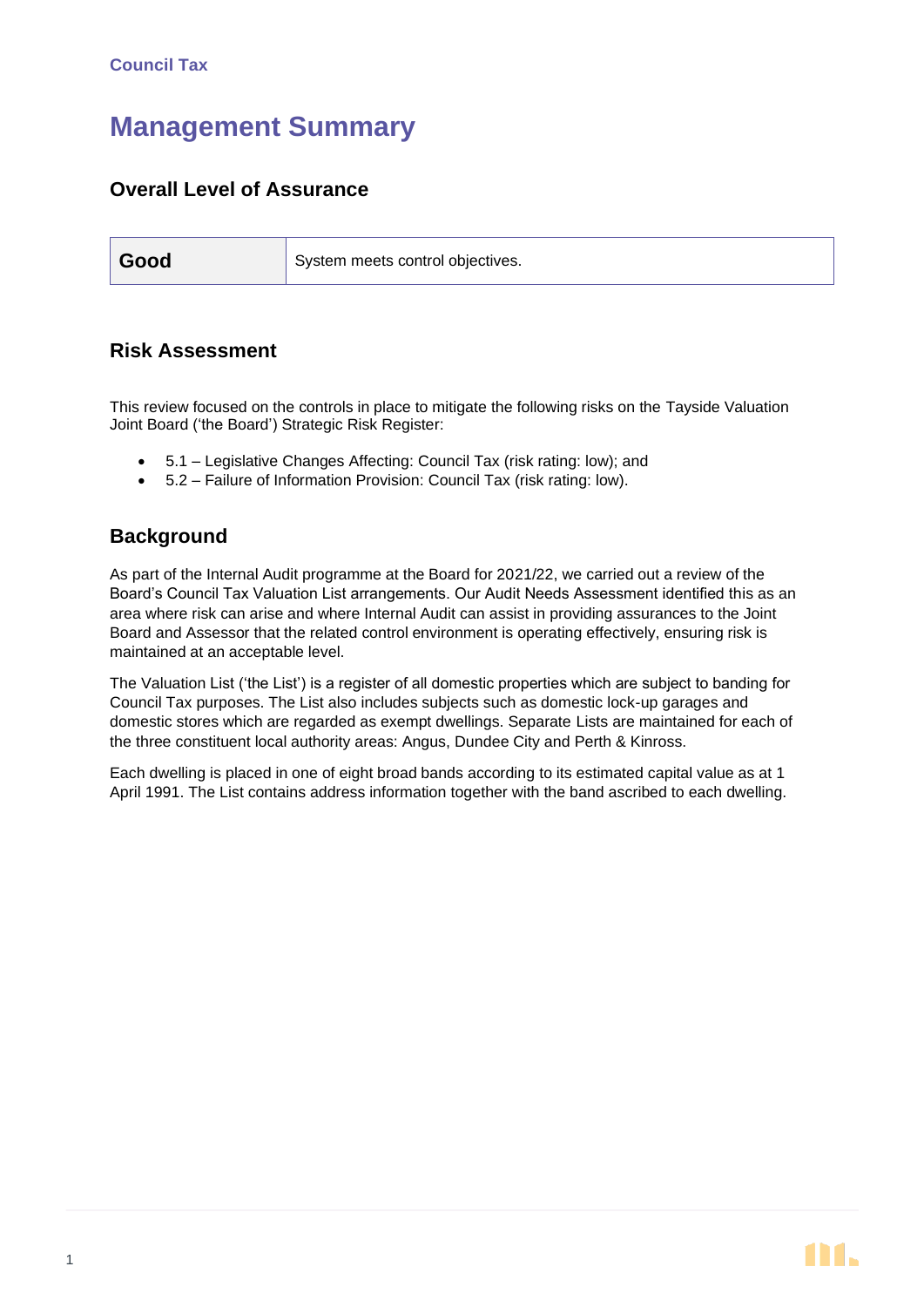## **Scope, Objectives and Overall Findings**

This audit reviewed the adequacy and effectiveness of the controls and procedures in place to ensure the accuracy of records relating to all domestic properties within the Board's area and that all property bandings are appropriate and only approved changes, new entries, deletions and amendments, proposals and appeals are made to the Valuation List.

The table below notes each separate objective for this review and records the results:

| <b>Objective</b>                                                                                                                                                                                                                  | <b>Findings</b>              |                                           |                |             |
|-----------------------------------------------------------------------------------------------------------------------------------------------------------------------------------------------------------------------------------|------------------------------|-------------------------------------------|----------------|-------------|
| The specific objectives of the review were to                                                                                                                                                                                     |                              | 1                                         | $\overline{2}$ | 3           |
| obtain reasonable assurance that:                                                                                                                                                                                                 | <b>No. of Agreed Actions</b> |                                           |                |             |
| 1. there are appropriate procedures in place to<br>ensure that all domestic properties in the<br>area are on the Valuation List and that the<br>entries are accurate and agree with the<br>assessed property bandings.            | Good                         | 0                                         | 0              | 0           |
| any changes; new entries and amendments<br>2.<br>to properties on the Valuation List are<br>properly authorised and approved by<br>suitably qualified professional and technical<br>staff.                                        | Good                         | 0                                         | 0              | 0           |
| all proposals and appeals of council tax<br>3.<br>bandings are addressed and cleared by<br>appropriately qualified professional and<br>technical staff in accordance with the<br>statutory timetable.                             | Good                         | 0                                         | $\mathbf 0$    | 0           |
| 4. checks are in place to ensure that the<br>Valuation List is accurately and timeously<br>amended to record the outcome of an<br>appeal.                                                                                         | Good                         | 0                                         | $\mathbf 0$    | $\mathbf 0$ |
| 5. controls are in place to ensure that late<br>amendments to the current List are picked<br>up and reflected in the new List.                                                                                                    | Good                         | 0                                         | $\mathbf 0$    | $\mathbf 0$ |
| only authorised staff can input amendments<br>6.<br>and all new entries are checked<br>independently and evidenced.                                                                                                               | Good                         | 0                                         | $\mathbf 0$    | 0           |
| authorised staff change their passwords in<br>7.<br>line with pre-determined password policies<br>and where staff leave their access is<br>suspended.                                                                             | Good                         | 0                                         | 0              | 0           |
| all deletions are properly authorised by a<br>8.<br>Valuer or Senior Valuer and there are<br>procedures in place to ensure that staff do<br>not make alterations to any properties on<br>the List in which they have an interest. | Good                         | 0                                         | 0              | 0           |
| all changes to the Valuation List are<br>9.<br>reported timeously to the Local Authorities<br>and appropriate notices are issued to<br>taxpayers.                                                                                 | Good                         | $\mathbf 0$                               | $\mathbf 0$    | $\mathbf 0$ |
|                                                                                                                                                                                                                                   |                              | $\mathbf 0$                               | $\pmb{0}$      | 0           |
| <b>Overall Level of Assurance</b>                                                                                                                                                                                                 | Good                         | <b>System meets control</b><br>objectives |                |             |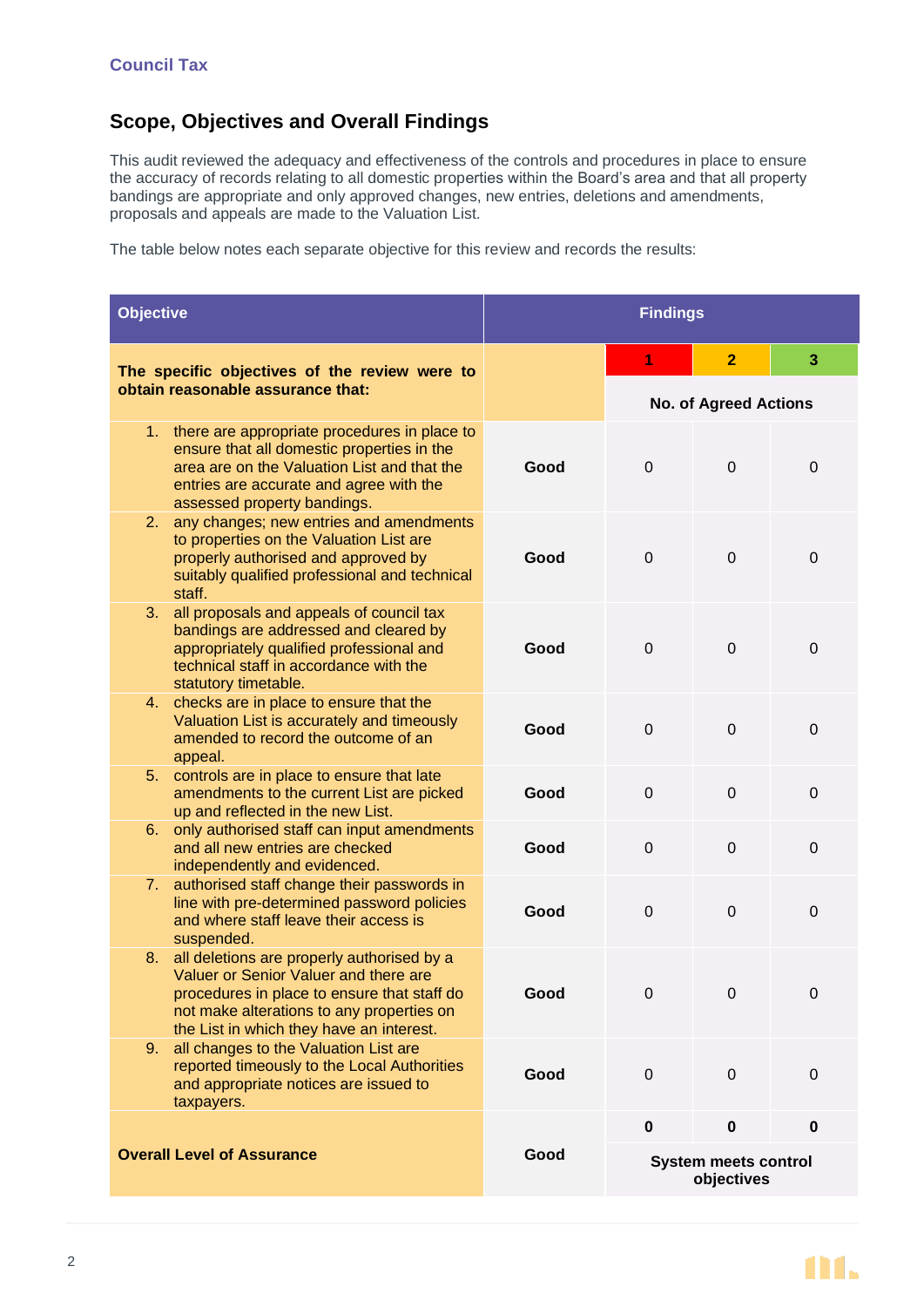## **Audit Approach**

From discussion with relevant staff, and review of procedural documentation, we identified the key internal controls in place within the council tax valuation systems and procedures and compared these with expected controls. Audit testing was then carried out to ensure that the controls in place are operating effectively.

## **Summary of Main Findings**

#### **Strengths**

- The COVID-19 pandemic, and the resulting requirement for staff to work from home, has required the Board to review the way in which the key internal controls which ensure the accuracy of the Valuation List were applied. Despite these changes in working practices, we were able to confirm that on the basis of our testing that the internal controls in place are operating effectively to ensure that: the records relating to current property values and council tax bandings are up to date and accurate; valuations and appeals are dealt with appropriately and timeously; and appropriate controls are in place over entries and amendments made to the Valuation List.
- From the sample testing carried out we obtained reasonable assurance that the information held on the Valuation List is an accurate, comprehensive and is an up-to-date record of domestic dwellings in the local authority areas covered by the Board. Our sample testing confirmed that additions, deletions, and amendments to the Valuation List are appropriately controlled and verified.
- Processes are in place to identify properties which affect the Valuation List such as new properties, change of use, demolitions and appeals.
- There is an adequate level of segregation of duties between identification of changes in value to the Valuation List and the input of amendments on the Valuation List.
- Changes to the Valuation List are reported timeously to the local authorities.

#### **Weaknesses**

• No significant weaknesses were noted during our review.

## **Acknowledgment**

We would like to thank Board staff for the co-operation and assistance we received during our review.

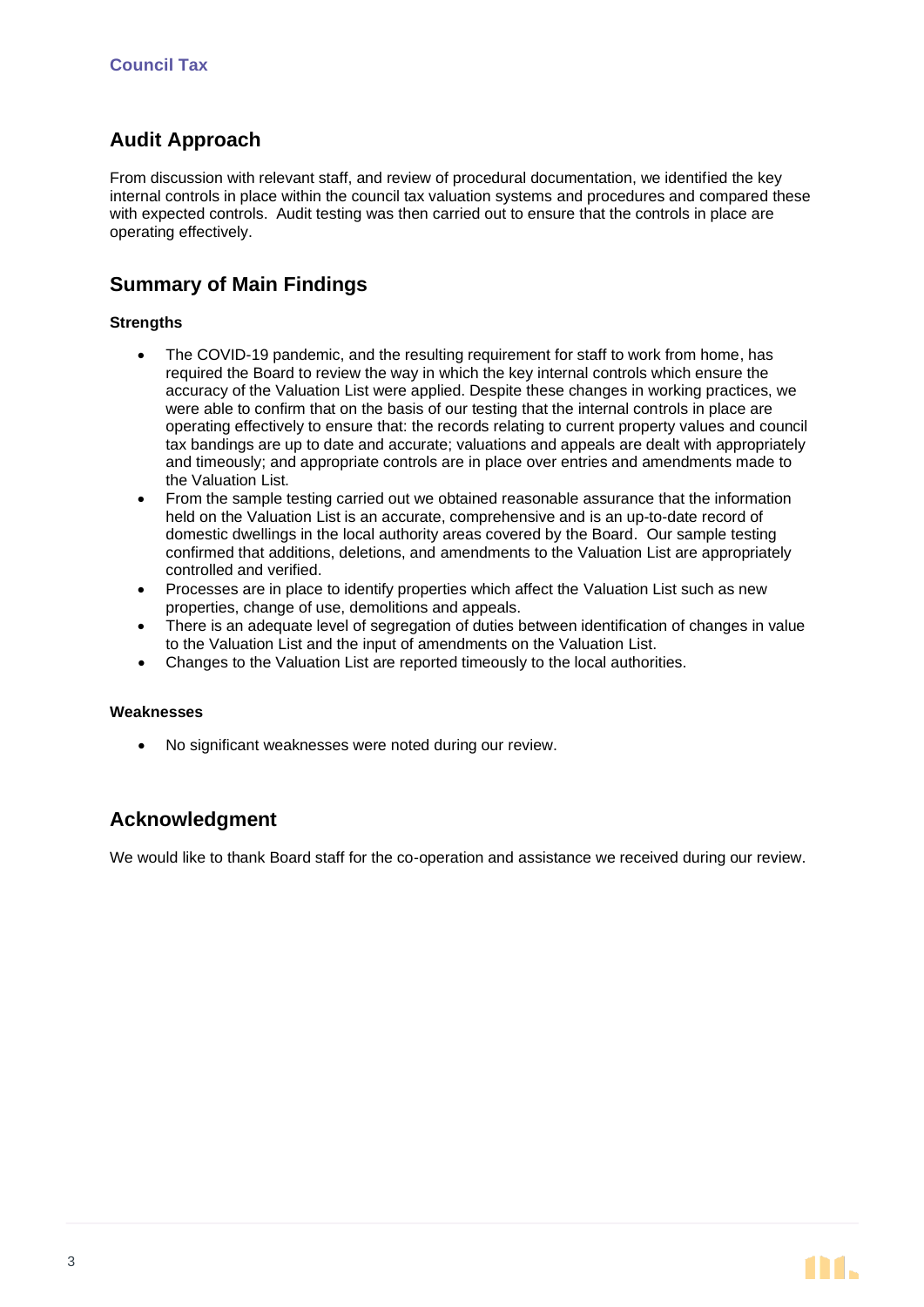## **Council Tax**

# **Main Findings**

**Objective 1: There are appropriate procedures in place to ensure that all domestic properties in the area are on the Valuation List and that the entries are accurate and agree with the assessed property bandings.**

The primary source of information relating to new, altered, and demolished properties is obtained from planning permission, warrant registers and completion certificates as provided by each of the constituent local authorities. As detailed in the Board's Council Tax Valuation List General Outline of Procedures Assistant Assessors are responsible for ensuring that appropriate arrangements are in place for obtaining such information. Information obtained is then recorded in the Board's warrants system and scrutinised by appropriately qualified staff to identify properties which may require a valuation or banding assessment to be carried out.

As detailed in the Board's Council Tax Valuation List General Outline of Procedures, senior staff are responsible for scrutinising the warrants database to ensure that Board staff are updating the system to allow performance targets to be met. Through discussion with staff we noted that in practice checks are performed more frequently and in addition Key Performance Indicator reports are reviewed weekly which show the status of outstanding warrants.

The Board also receives information from the Registers of Scotland regarding domestic property sales which is recorded in the Board's systems and made available to staff involved in Council Tax valuations in order to identify properties which may require a re-banding.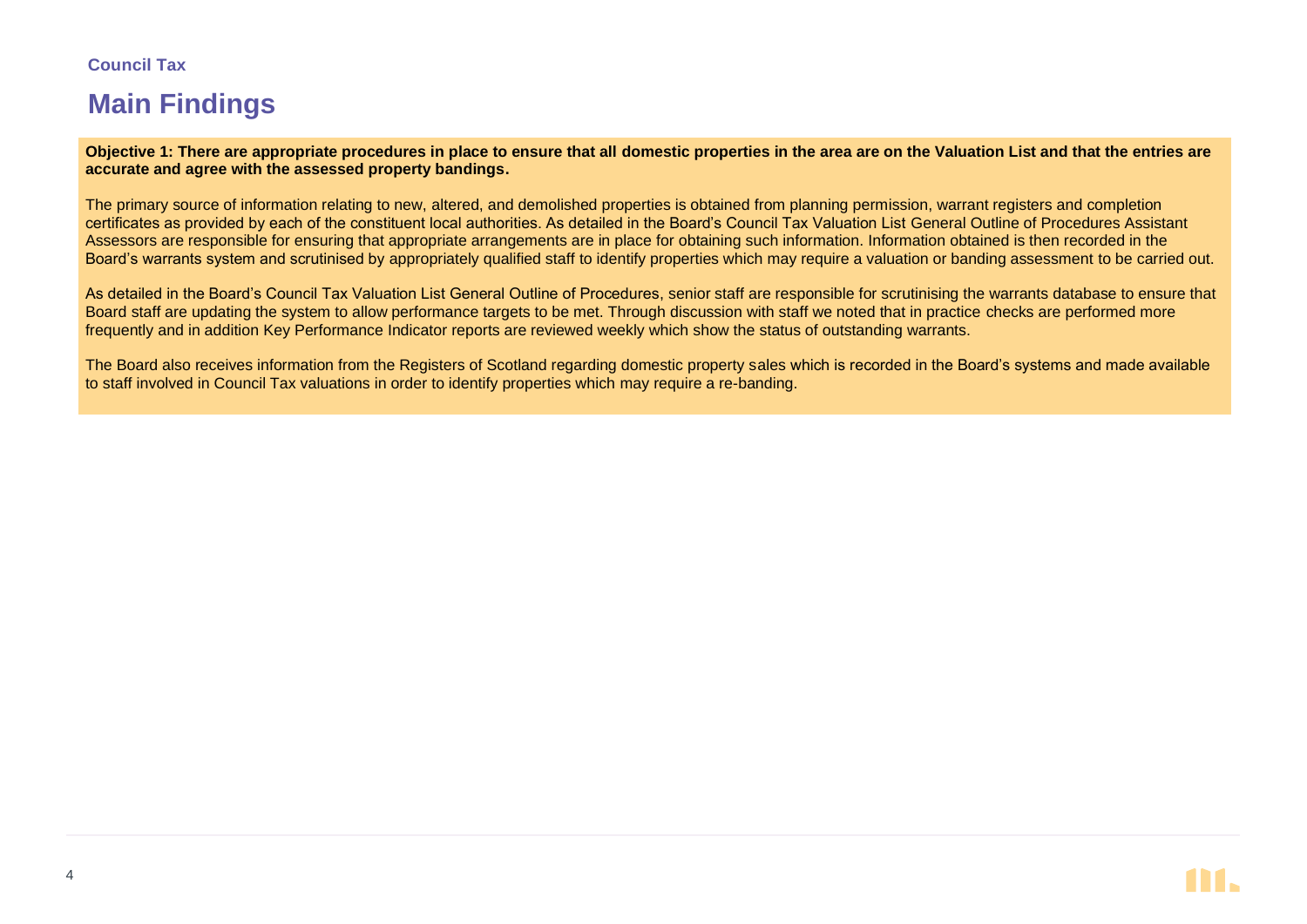## **Council Tax**

#### **Objective 2: Any changes; new entries and amendments to properties on the Valuation List are properly authorised and approved by suitably qualified professional and technical staff.**

It is the responsibility of the Board to put in place systems to ensure that details of all properties in the region are captured and recorded in the Board's own systems to ensure that the Valuation List is maintained as accurate and complete. Full technical details of each property included on the Valuation List, such as floor plans and details of non-domestic or commercial use, are recorded in the Board's electronic library facility along with details of any further evidence required to support the property valuation reached. Guidance on the supporting evidence that is required is contained within the Board's internal procedures.

Confirmation of the new entries, amendments or deletions to the Valuation List are entered into the Board's IT systems and recorded electronically on a 'Council Tax Input Record' (CT1) form. Valuation figures recorded on the input records are directly linked to the electronic calculation tables on the Board's systems. Input records are completed, signed and dated by professional or technical staff but must be authorised by the area senior valuer.

Our testing included selecting a random sample of 45 entries on the Valuation List in 2021/22, from across each of the three Local Authority areas, ensuring that CT1 forms, including the valuation arrived at, had been appropriately authorised; sufficient documentation existed to support the valuations (and bandings arrived at); and that adequate checking of changes to the Valuation List had taken place.

In all 45 cases tested (15 for each Local Authority area) we were able to confirm that new entries, amendments, and deletions had been appropriately authorised, and that appropriate evidence existed to support the banding or valuation.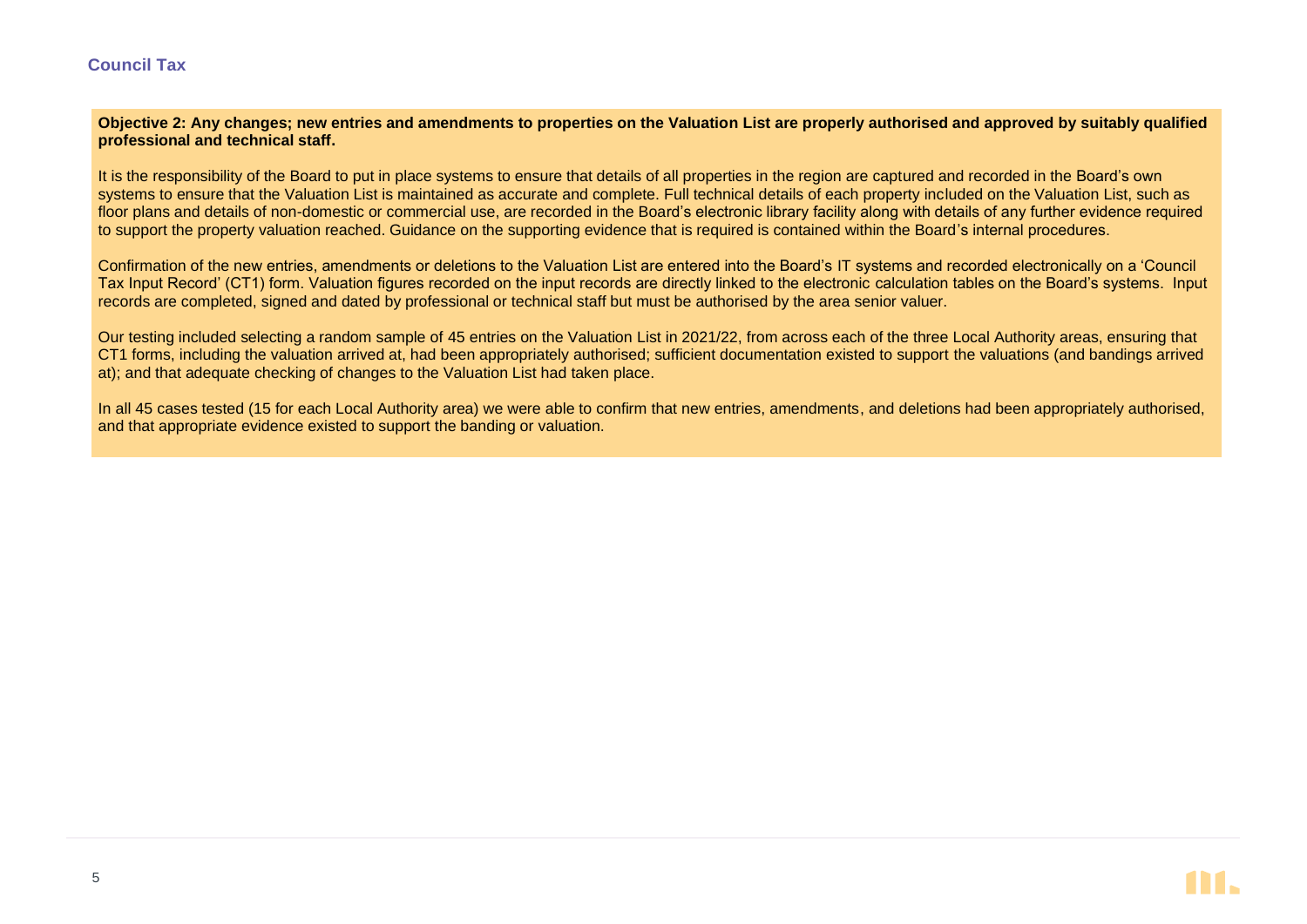## **Council Tax**

**Objective 3: All proposals and appeals of council tax bandings are addressed and cleared by appropriately qualified professional and technical staff in accordance with the statutory timetable; and**

**Objective 4: Checks are in place to ensure that the Valuation List is accurately and timeously amended to record the outcome of an appeal.**

Council tax proposals received from occupiers are recorded on the Board's Proposals computer system. The Board's procedures state that Council Tax proposals received are to be acknowledged within 14 days in accordance with regulation 7 of The Council Tax (Alteration of Lists and Appeals) (Scotland) Regulations 1993. Where the proposal is considered invalid, the proposer should be notified within six weeks of receipt of the proposal with the Board notifying the proposer of the reasons for the proposal being considered invalid.

Our random sample of 45 entries on the Valuation List included two proposals. For each proposal we ensured that:

- the Board had issued an acknowledgment letter to the appellant within the statutory timeframe;
- a proposals header sheet had been produced:
- sufficient documents were available to support the proposal and any resulting amended valuation / banding; and
- that the final valuation / banding arrive at agreed to entry on the Valuation List.

Our testing also included two appeals, for which we ensured that:

- the appeal was lodged and recorded within the four week statutory timeframe;
- the Board had issued an acknowledgment letter to the appellant:
- documents were available to support the appeal and any resulting amended valuation / banding; and
- that the final valuation / banding agreed to the entry on the Valuation List.

For the sample of proposals and appeals tested we confirmed that in each case they had been addressed and cleared by a Senior Valuer and that the final valuation and banding had been checked by an Assistant Assessor prior to the updated Valuation List and Banding Notices being notified to the local authority.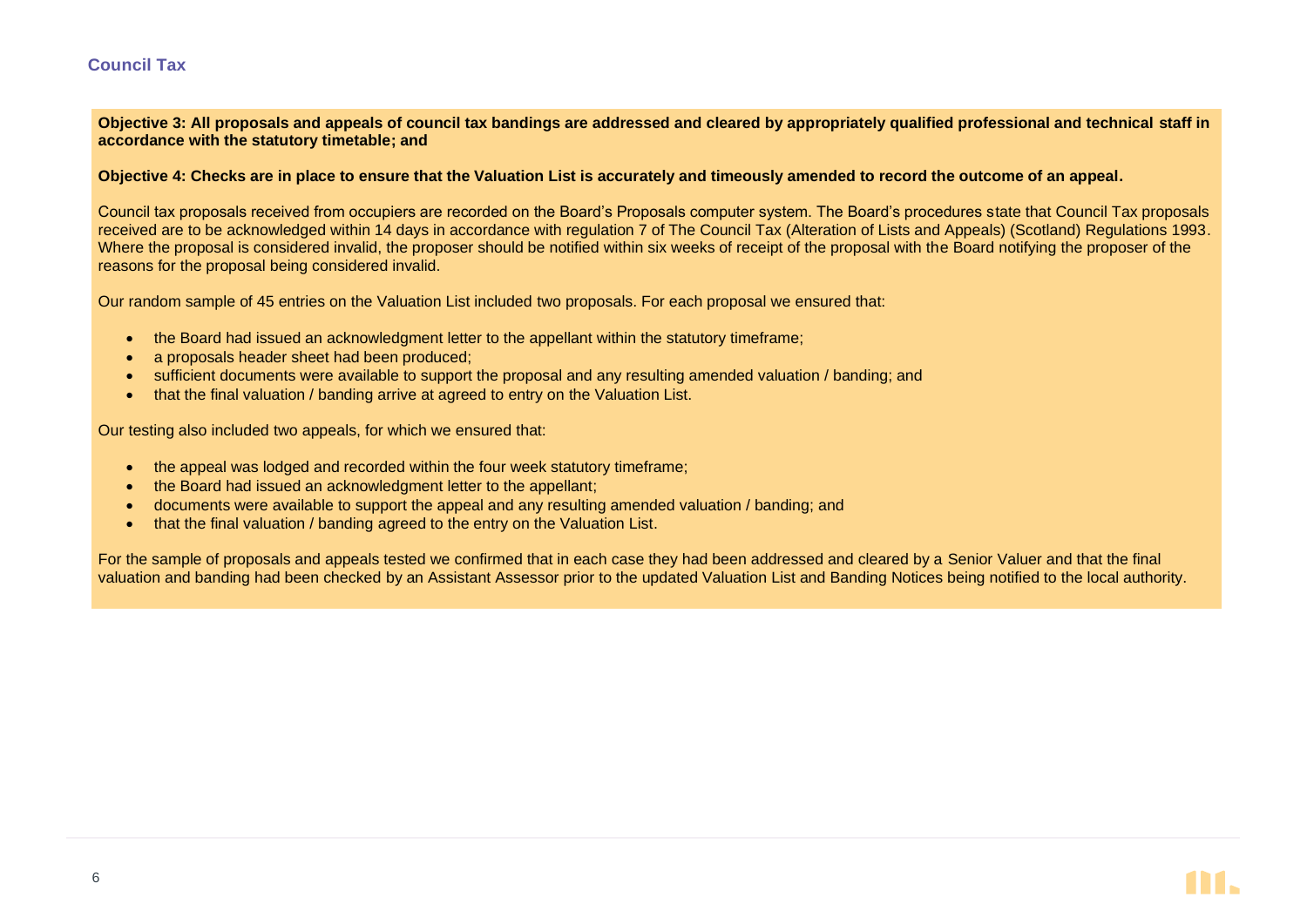#### **Objective 5: Controls are in place to ensure that late amendments to the current List are picked up and reflected in the new List.**

Weekly reports are produced which detail all new entries and changes made to council tax records in the preceding week. The Board's internal procedures outline the controls in place to ensure the accuracy of the updates applied to the Valuation List which include checking the items listed to the source documents used for implementing the changes (such as CT1 forms) and checking items listed against a 'Banding History Report' which is also produced weekly showing the changes to bands processed in the previous week. Once checked and authorised, the interface report is passed to the Finance department of the relevant local authority.

Our testing of a sample of 45 entries on the Valuation List, which included 22 weekly Council Tax Interface reports across the three local authorities, confirmed that all changes noted from our testing of 45 CT1 forms (see Objective 2 above) were accurately reflected in the updated Valuation List, which were then reported timeously to the local authorities. Therefore, we concluded that adequate controls are in place to ensure that any late amendments to the current Valuation List are picked up and reflected in the new Valuation List.

#### **Objective 6: Only authorised staff can input amendments and all new entries are checked independently and evidenced**

Our review included a review of a sample of 22 Council Tax Interface Reports across the three local authority areas to ensure that: the interface report and the banding history report had been checked to CT1 forms and other source documents; the banding notices had been checked and approved; and that both the interface report and the banding report had been approved by the Assistant Assessor.

Sample testing across all three Local Authority areas confirmed that changes on the interface and banding reports had been agreed to CT1 forms and supporting documents.

To ensure that changes to the Valuation List have been independently checked, a list of proposed alterations to the Valuation List are passed to the senior valuers each week who ensure that entries agree to source documents. Our testing of CT1 forms and Council Tax Interface Reports confirmed that evidence of this checking was recorded in all instances.

Adequate segregation exists amongst staff to minimise the risk of unauthorised amendments being made to the Valuation List in that access to the Valuation List is determined by business need and to ensure that the integrity of the Valuation List is maintained. Any amendments are authorised by Senior Valuers with subsequent changes to the Valuation List then applied by Clerical staff. Due to staff working remotely during the COVID-19 pandemic we noted that valuation staff were able to make changes to the Valuation List as part of the valuation process. Previously these changes were applied by clerical staff. Procedures and controls have been established to ensure that where valuation staff have made changes to the Valuation List, changes are independently checked for accuracy and are authorised to ensure that changes are appropriate.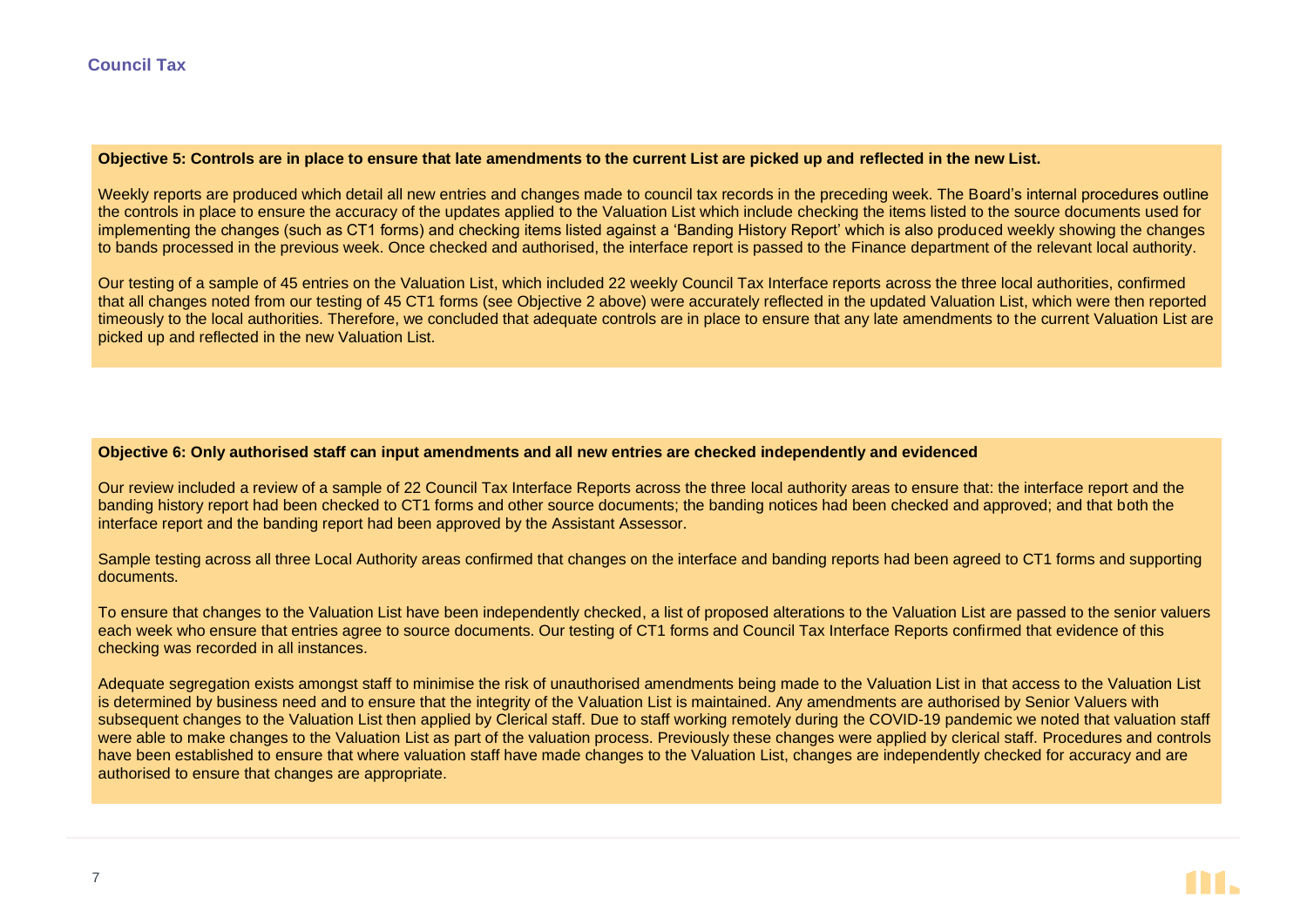#### **Objective 7: Authorised staff change their passwords in line with pre-determined password policies and where staff leave their access is suspended.**

Guidance relating to access to the Board's systems is included within the document 'Security of Information Technology Systems', which has been issued to all staff. The guidance outlines the need to eliminate any potential risk of unauthorised disclosure of information and of unauthorised amendments being made to the Valuation List and all other computer applications operated by the Assessor and the Board. All computer equipment is configured in such a way that all users are required to enter a username and password before systems can be accessed. Unique usernames are allocated to each member of staff. The quidance refers to the Board's password policy, which states that passwords must be changed at least once every three months. Systems are set up to automatically prompt users to change passwords if a change has not been made within the required period. For all staff working from home, remote access and user authentication controls have been established to ensure that only authorised persons have access to the Board's systems.

#### **Objective 8: All deletions are properly authorised by a Valuer or Senior Valuer and there are procedures in place to ensure that staff do not make alterations to any properties on the List in which they have an interest.**

Our sample of 45 CT1 forms tested included 17 deletions and amendments to properties on the Valuation List, which we confirmed had been properly authorised and approved by senior and suitably qualified staff. We also ensured that any amendments or deletions of properties on the Valuation List contained sufficient and appropriate supporting documents.

The Board's Council Tax procedures contains guidance for staff on conflicts of interest when creating new entries, or making amendments to existing entries, on the Valuation List. Staff should not update records or authorise amendments for their own property or for properties occupied by family or close friends. Any such changes should be authorised by a member of the Assessor's management team who does not have an interest in the property. Staff are formally required to complete an annual return listing any properties in which they have a personal interest. Such properties are flagged in the Valuation List and reports are generated and reviewed each month by an Assistant Assessor when changes are made to properties that are linked to staff. Changes are then investigated to ensure that any amendments affecting the Valuation List are bona fide and accurate.

#### **Objective 9: All changes to the Valuation List are reported timeously to the Local Authorities and appropriate notices are issued to taxpayers.**

Of the 22 Council Tax Interface Reports tested we confirmed that in all cases changes to the Valuation List were reported timeously to the relevant Local Authorities. Furthermore, our testing of 45 CT1 forms included nine properties where amendments were required to be made to the Valuation List and Banding Notices as a result of property sales and alterations and in each case, we confirmed that the changes made had been notified to the taxpayer timeously.